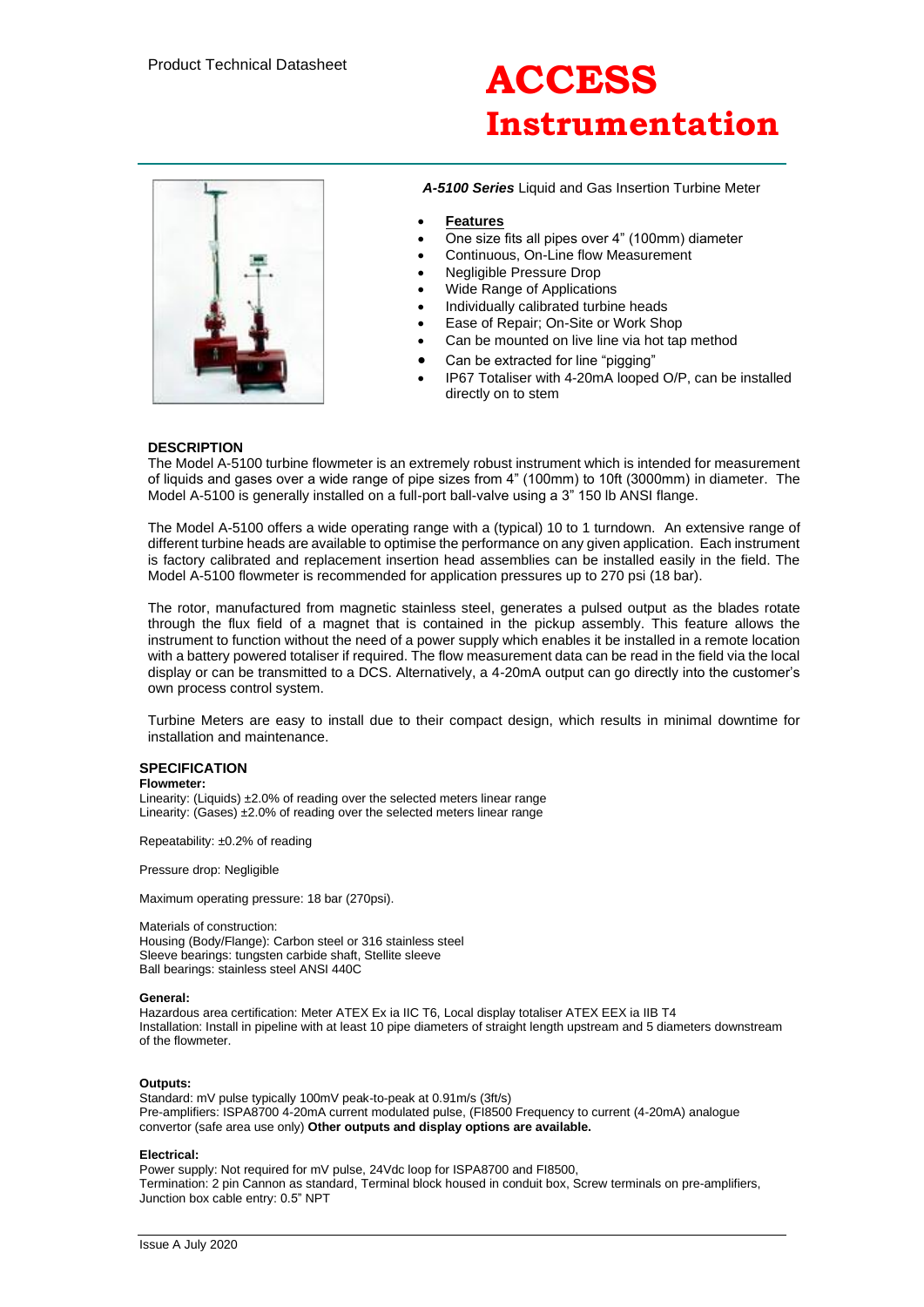**DIMENSIONS**



|                               |            |     | Flow Range & Use         |                   |           |
|-------------------------------|------------|-----|--------------------------|-------------------|-----------|
| TURBINE ASSEMBLY<br>MODEL NO. | <b>USE</b> |     |                          | <b>FLOW RANGE</b> |           |
|                               | Liquid     | Gas |                          | m/s               | ft/s      |
| 1                             | X          |     | General Liquid Use       | 1 to 12           | 3 to 39   |
| $\overline{2}$                | x          |     | Clean Liquids            | 0.6 to 12         | 2 to 39   |
| 3                             |            | x   | High Pressure Gas        | 2 to 30           | 6.5 to 98 |
| 4                             |            | X   | <b>High Pressure Gas</b> | 4 to 45           | 13 to 147 |
| 5                             | x          |     | General liquids          | $0.3 - 5$         | 1 to 16   |
| 6                             |            | x   | Low Pressure Gas         | $0.6 - 6$         | 1.9 to 19 |
| 7                             |            | x   | Low Pressure Gas         | 1.2 to 12         | 4 to 39   |
| 8                             |            | x   | Low Pressure Gas         | 3 to 30           | 10 to 98  |
| 9                             |            | X   | Low Pressure Gas         | 5 to 50           | 16 to 164 |

**Access Instrumentation Ltd** Unit 45, New Forest Enterprise Centre, Chapel Lane, Totton, Southampton, Hampshire, SO40 9LA, U.K. Tel: +44(0)23 8088 5000 Email: [sales@accessinstrumentation.co.uk](mailto:sales@accessinstrumentation.co.uk) Web[: www.accessinstrumentation.co.uk](http://www.accessinstrumentation.co.uk/)

Access A-

Issue A July 2020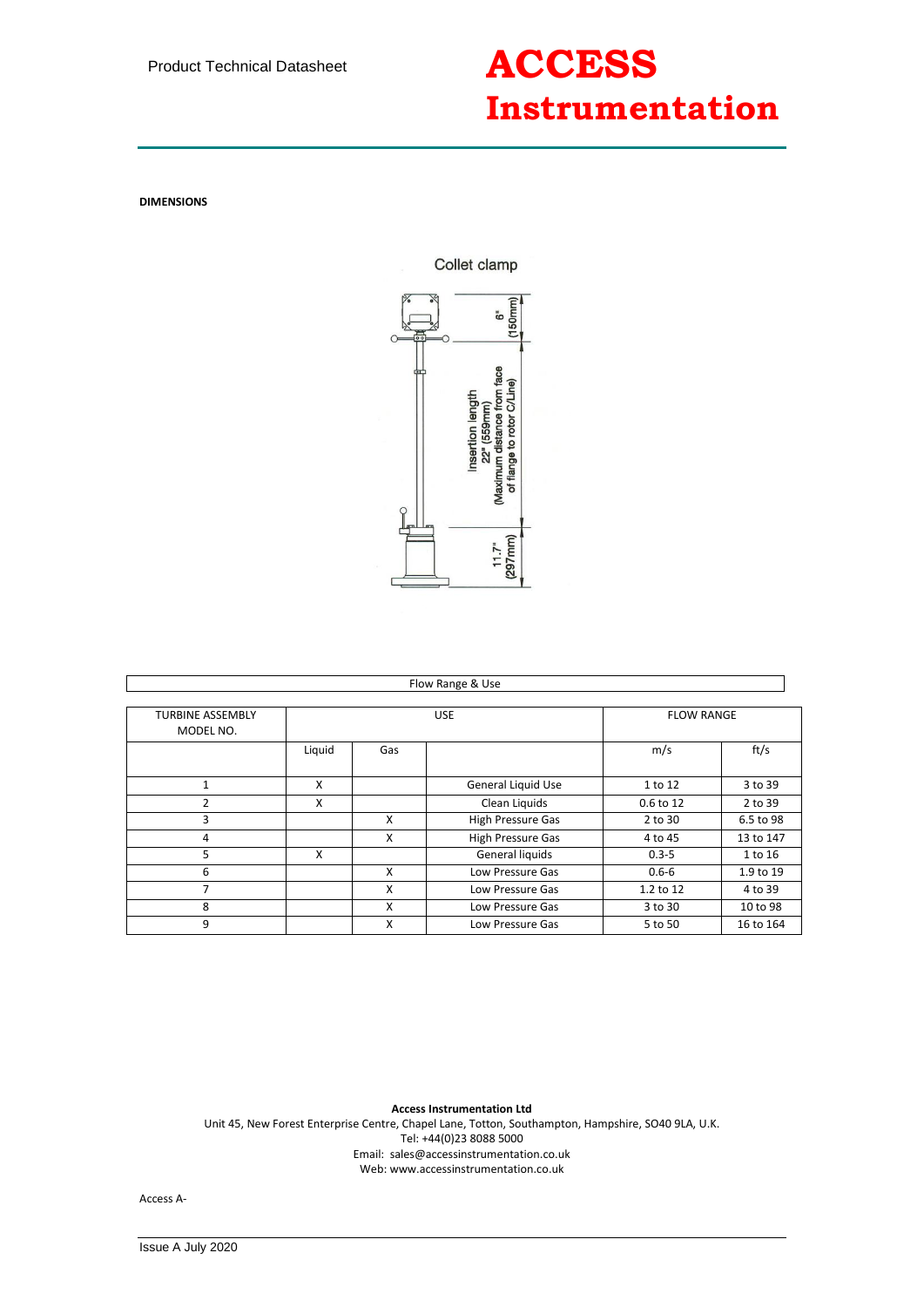

*A-5200 Series* Liquid and Gas Insertion Turbine Meter

- **Features**
- One size fits all pipes over 4" (100mm) diameter
- Continuous, On-Line flow Measurement
- Negligible Pressure Drop
- Wide Range of Applications
- Individually calibrated turbine heads
- Can be mounted on live line via hot tap method
- Can be extracted for line "pigging"
- IP67 Totaliser with 4-20mA looped O/P can be installed directly on to stem.

## **DESCRIPTION**

The Model A-5200 turbine flow meter is an extremely robust instrument which is intended for measurement of liquids and gases over a wide range of pipe sizes from 4" (100mm) to 60" (1500mm) in diameter. The Model A-5200 is generally installed on a full-port ball-valve using a 3" ANSI flange. The screw jack arrangement allows the head to be installed in to pipe under high pressure operating conditions.

The Model A-5200 offers a wide operating range with a (typical) 10 to 1 turndown. A range of turbine heads are available in order to optimise the performance on any given application. Each instrument is factory calibrated. The Model A-5200 flow meter can be used for high pressure applications up to 870 psi (60 bar).

The rotor, manufactured from magnetic stainless steel, generates a pulsed output as the blades rotate through the flux field of a magnet that is contained in the pickup assembly. This feature allows the instrument to function without the need of a power supply which enables it be installed in a remote location with a battery powered totaliser if required. The flow measurement data can be read in the field via the local display or can be transmitted to a DCS. Alternatively, a 4-20mA output can go directly into the customer's own process control system.

Insertion Turbine Meters are easy to install due to their compact design, which results in minimal downtime for installation and maintenance.

# **SPECIFICATION**

**Flowmeter:** Linearity: (Liquids) ±2.0% of reading over the selected meters linear range Linearity: (Gases) ±2.0% of reading over the selected meters linear range

Repeatability: ±0.2% of reading

Pressure drop: Negligible

Maximum operating pressure: 870psi (60 bar). Maximum operating process temperature 120 deg C (248 Deg F)

Materials of construction: Housing (Body/Flange): Carbon steel or 316 stainless steel Sleeve bearings: Tungsten carbide shaft, Stellite sleeve Ball bearings: Stainless steel ANSI 440C

#### **General:**

Hazardous area certification: Meter, ATEX Ex ia IIC T6. Local display totaliser ATEX EEX ia IIB T4 Installation: Install in pipeline with at least 10 pipe diameters of straight length upstream and 5 diameters downstream of the flowmeter.

### **Outputs:**

Standard: mV pulse typically 100mV peak-to-peak at 1m/s (3ft/s) Pre-amplifiers: ISPA8700 4-20mA current modulated pulse, FI8500 Frequency to current (4-20mA) analogue convertor (safe area use only) **Other output and display options are available.**

### **Electrical:**

Power supply: Not required for mV pulse, 24VDC loop for ISPA8700 and FI8500, Termination: 2 pin Cannon as standard, Terminal block housed in conduit box, Screw terminals on pre-amplifiers, Junction box cable entry: 0.5" N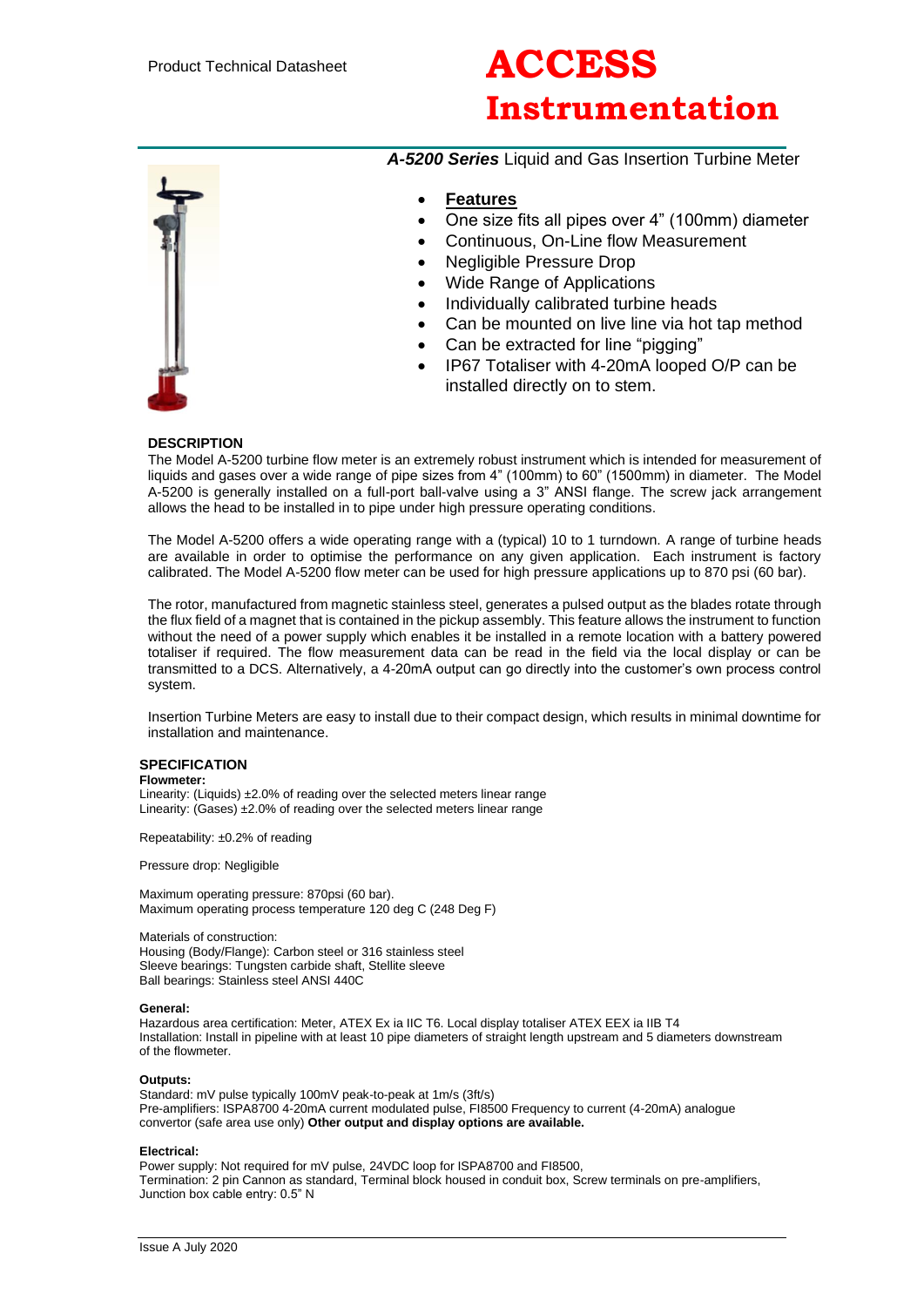

| Flow Range & Use |  |  |
|------------------|--|--|
|------------------|--|--|

| <b>TURBINE ASSEMBLY</b><br>MODEL NO. | <b>USE</b> |     |                                             | <b>FLOW RANGE</b> |           |
|--------------------------------------|------------|-----|---------------------------------------------|-------------------|-----------|
|                                      | Liquid     | Gas |                                             | m/s               | ft/s      |
| 1                                    | X          |     | General Liquid Use                          | 1 to 12           | 3 to 39   |
| 2                                    | x          |     | Clean Liquids                               | 0.6 to 12         | 2 to 39   |
| 3                                    |            | x   | High Pressure Gas over 10 Bar               | 2 to 30           | 6.5 to 98 |
| 4                                    |            | X   | High velocity High Pressure Gas over 10 Bar | 4 to 45           | 13 to 147 |
| 5                                    | x          |     | Low velocity General liquids                | $0.3 - 5$         | 1 to 16   |
| 6                                    |            | X   | Low velocity Low Pressure Gas               | $0.6 - 6$         | 1.9 to 19 |
| 7                                    |            | x   | Medium velocity Low Pressure Gas            | 1.2 to 12         | 4 to 39   |
| 8                                    |            | x   | High velocity Low Pressure Gas              | 3 to 30           | 10 to 98  |
| 9                                    |            | x   | Very high velocity Low Pressure Gas         | 5 to 50           | 16 to 164 |

**Access Instrumentation Ltd**

Unit 45, New Forest Enterprise Centre, Chapel Lane, Totton, Southampton, Hampshire, SO40 9LA, U.K. Tel: +44(0)23 8088 5000 Email: [sales@accessinstrumentation.co.uk](mailto:sales@accessinstrumentation.co.uk) Web[: www.accessinstrumentation.co.uk](http://www.accessinstrumentation.co.uk/)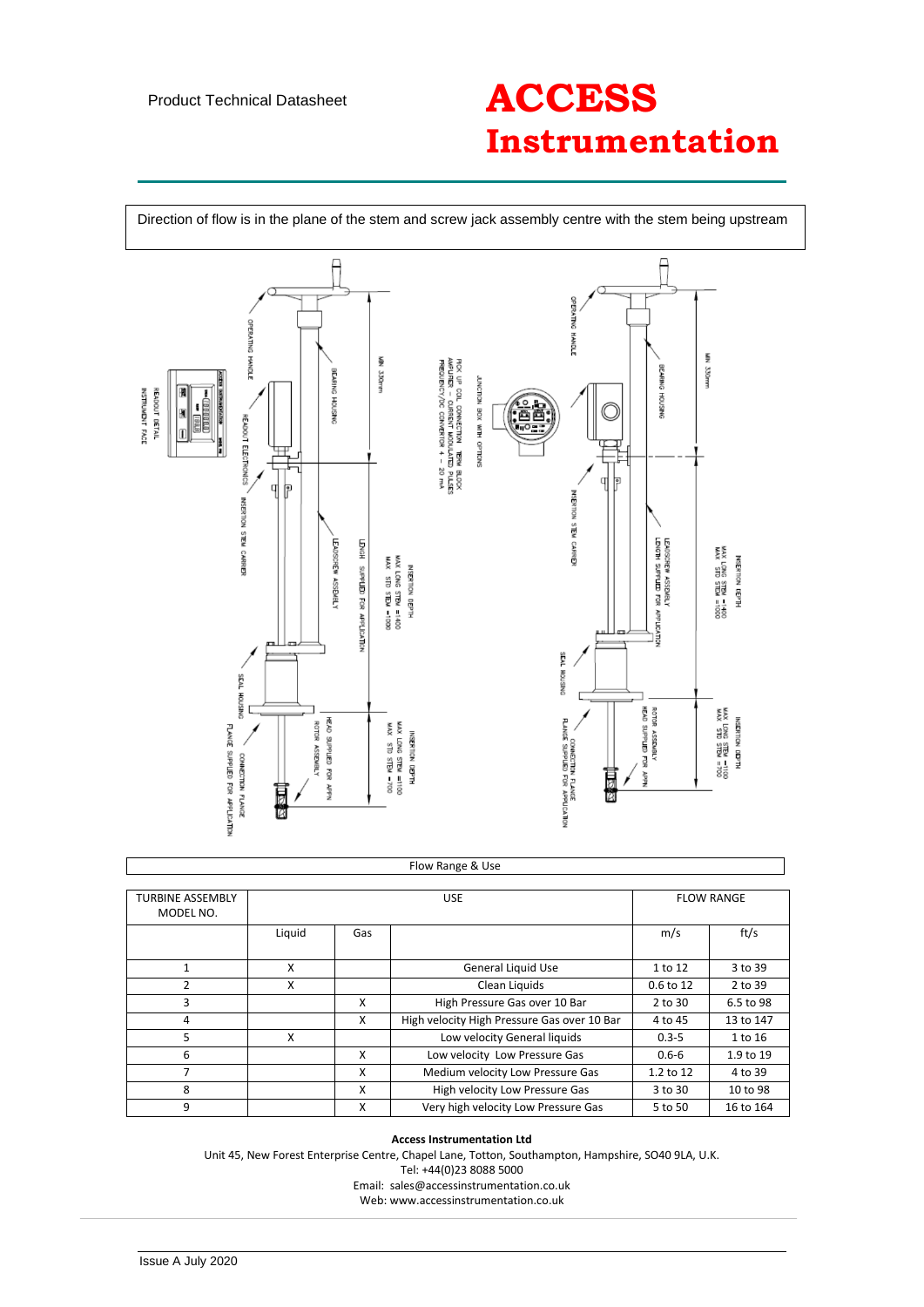

*A-5400 Series* Liquid and Gas Insertion Turbine Meter

- **Features**
- One size fits all pipes over 4" (100mm) diameter
- Continuous, On-Line flow Measurement
- Negligible Pressure Drop
- Wide Range of Applications
- Individually calibrated turbine heads
- Ease of Repair; On-Site or Work Shop
- Can be mounted on live line via hot tap method
- Can be extracted for line "pigging"
- IP67 Totaliser with 4-20mA looped O/P can be installed directly on to stem

### **DESCRIPTION**

The Model A-5400 turbine flow meter is an extremely robust instrument which is intended for measurement of liquids and gases over a wide range of pipe sizes from 4" (100mm) to 10ft (3000mm) in diameter. The Model A-5400 is generally installed on a full-port ball-valve using a 3" 150 lb ANSI flange.

The Model A-5400 offers a wide operating range with a (typical) 10 to 1 turndown. An extensive range of different turbine heads are available in order to optimise the performance on any given application. Each instrument is factory calibrated and replacement insertion head assemblies can be installed easily in the field. The Model A-5400 flow meter is recommended for application pressures up to 15 bar (225 psi).

The rotor, manufactured from magnetic stainless steel, generates a pulsed output as the blades rotate through the flux field of a magnet that is contained in the pickup assembly. This feature allows the instrument to function without the need of a power supply which enables it be installed in a remote location with a battery powered totaliser if required. The flow measurement data can be read in the field via the local display or can be transmitted to a DCS. Alternatively, a 4-20mA output can go directly into the customer's own process control system.

Turbine Meters are easy to install due to their compact design, which results in minimal downtime for installation and maintenance.

### **SPECIFICATION**

#### **Flowmeter:**

Linearity: (Liquids) ±2.0% of reading over the selected meters linear range Linearity: (Gases) ±2.0% of reading over the selected meters linear range

Repeatability: ±0.2% of reading

Pressure drop: Negligible

Maximum operating pressure: 15 bar (225psi) Maximum operating process temperature: 120 degC (248 degF)

Materials of construction: Housing (Body/Flange): 316 stainless steel Sleeve bearings: tungsten carbide shaft, Stellite sleeve Ball bearings: stainless steel ANSI 440C

#### **General:**

Hazardous area certification: Meter ATEX Ex ia IIC T6, Local display totaliser ATEX EEX ia IIB T4 Installation: Install in pipeline with at least 10 pipe diameters of straight length upstream and 5 diameters downstream of the flowmeter.

#### **Outputs:**

Standard: mV pulse typically 100mV peak-to-peak at 0.91m/s (3ft/s) Pre-amplifiers: ISPA8700 4-20mA current modulated pulse output, Frequency to current (4-20mA) analogue converter. Rate totaliser 4-20mA output. **Other outputs and display options are available upon request.**

**Electrical:** Power supply: Not required for mV pulse, 24Vdc loop for ISPA8700 Screw terminals on pre-amplifier housed in enclosure. Junction box cable entry: 0.5" NPT.